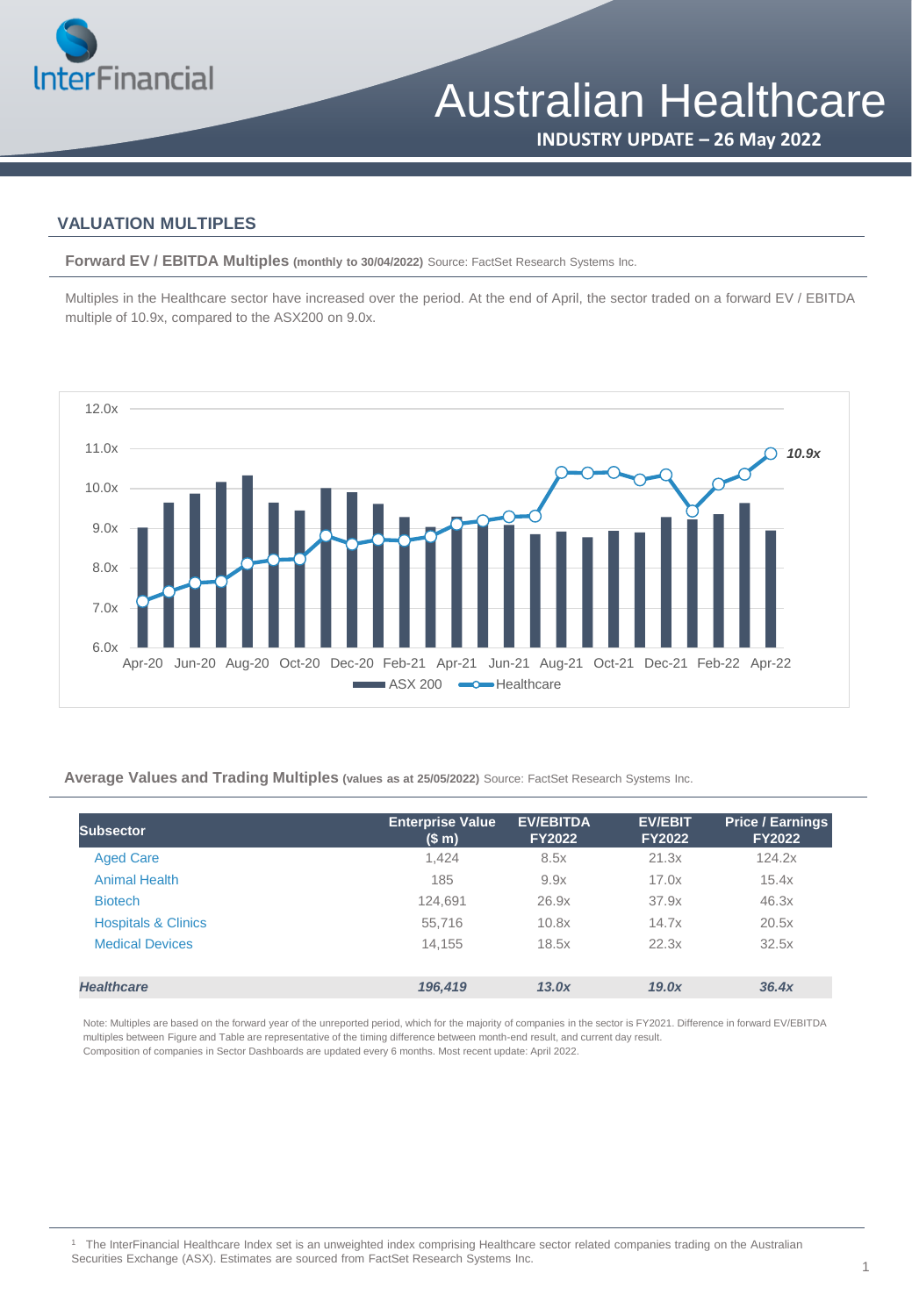

## Australian Healthcare

**INDUSTRY UPDATE – 26 May 2022**

#### **MERGER & ACQUISITION NEWS…**



Value: AUD 28.3 bn

**KKR & Co**, a private equity firm, has made a binding offer to acquire **Ramsay Health Care**, the listed Australia-based operator of hospitals and clinics.





Value: AUD 37.5 m

**Integral Diagnostics Limited** have agreed to acquire Australia-based **Exact Radiology**, which is in Brisbane, Ipswich and surrounding areas. The acquisition provides IDX the opportunity to build and expand its business in South-East QLD.





Value: AUD 201.8 m

**Liverpool Partners**, a mid-market private equity firm, has entered into an agreement to acquire **Genea Limited**, the third-largest provider of in-vitro fertilization in Australia.









Value: AUD 40.0 m

**City Fertility** has entered into an agreement to acquire **Fertility Specialists of Western Australia**, an Australia-based IVF business. The acquisition provides City Fertility with access to expanded services, research and specialist fertility and health expertise for couples and individuals in Western Australia.

Value: AUD 13.8 m

**Apiam Animal Health Limited** has entered into an agreement to acquire the assets of **Victorian Equine Group** and **Romsey Veterinary Surgery**. The deal should form a basis for accelerated expansion of equine services in Victoria.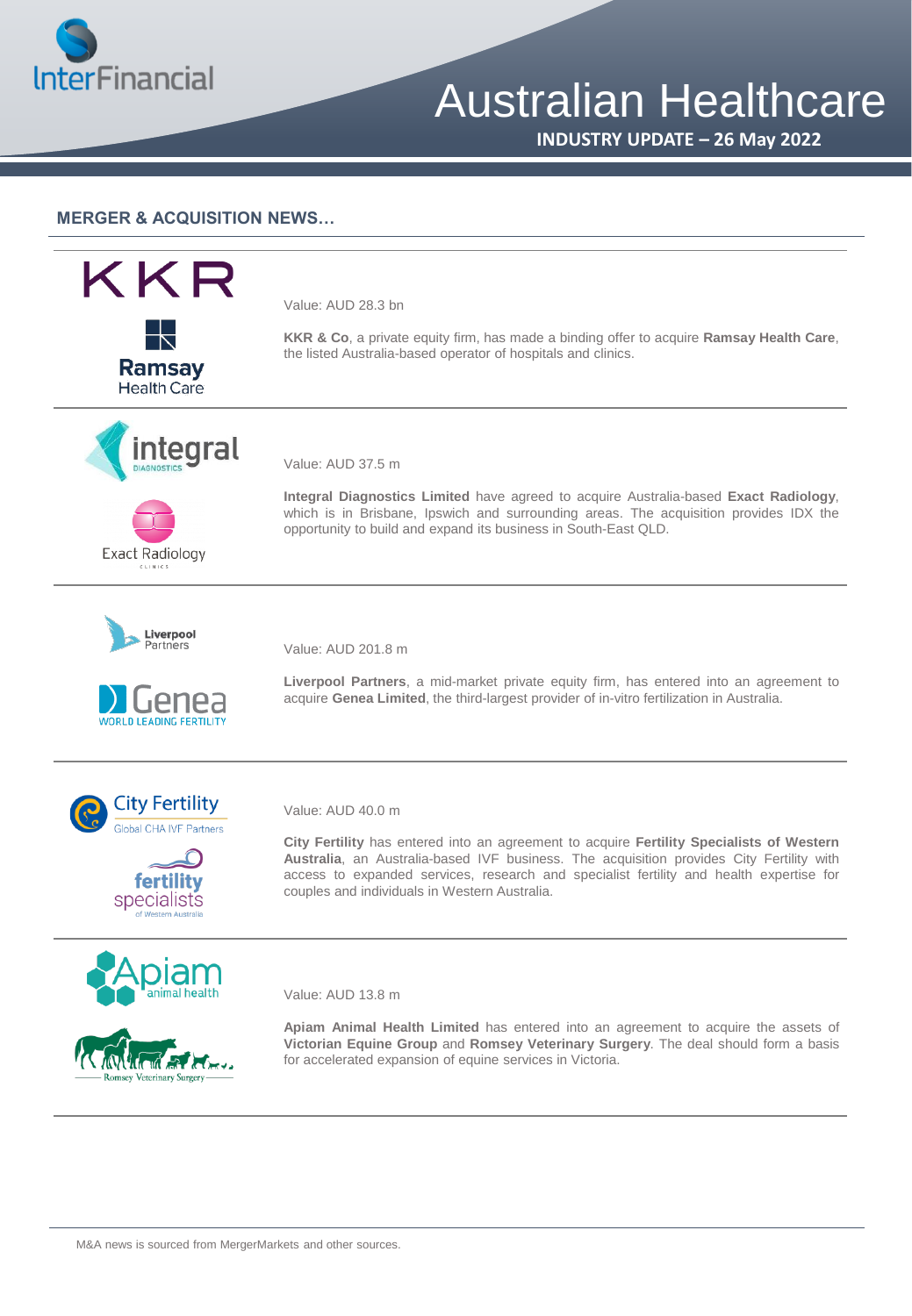

## Australian Healthcare

**INDUSTRY UPDATE – 26 May 2022**

### **UNDER THE MICROSCOPE…**

- **Kazia Therapeutics**, an Australian oncology company, may use the proceeds of a USD 35m equity program for potential acquisitions.
- **Crescent Capital** is working hard on the potential acquisition of **GenesisCare's** cardiology spin-off **CardiologyCo.**  CardiologyCo reported revenue of AUD 128m in FY21 and is believed to be generating EBITDA of around AUD 30m per year.
- **MyDNA,** a Melbourne-based Australian genomics company, is gearing for a stock exchange listing, most likely in the US, in the next 12 months.
- **Virtus Health Ltd** bidder **BGH Capital** has extended the offer period for its off-market takeover offer until 27 May.
- **Charter Hall** and **AustralianSuper** are among buyers for a potential spin-off of **Ramsay Health Care**'s medical property assets. **KKR** is considering splitting the company into an operating entity and a property holding company.
- **Wesfarmers** could buy **Ramsay Health Care**'s pharmacy unit. Ramsay's private equity suitor **KKR** could sell various parts of the business should its AUD 20bn takeover offer succeed.
- **Nuheara**, an Australia-based hearing device maker is exploring options to list in the US. Nuheara's hearing device market presence in the US has been developing since the Company's inception.
- **Prota herapeutics**, an Australian biotechnology company developing a novel treatment for peanut allergy, expects to raise up to USD 80m to build a US management team and conduct late-stage clinical trials.
- **Australian Unity** is in talks with **KKR** to buy properties owned by **Ramsay Health Care**, an Australia-based health care business. The properties are expected to be worth around AUD 8bn to AUD 9bn.
- **Healius** hires **Gresham** to sell **Montserrat** day surgery business. Gresham is preparing documents for the sale process with **Medibank (ASX:MPL)** being a potential buyer.
- **GenesisCare's** cardiology sale process is now narrowed to three bidders; **BGH Capital, Pacific Equity Partners, Adamentum Capital**, and **Permira** could be among the final contenders. Final bids were due last week and an sale could be imminent.